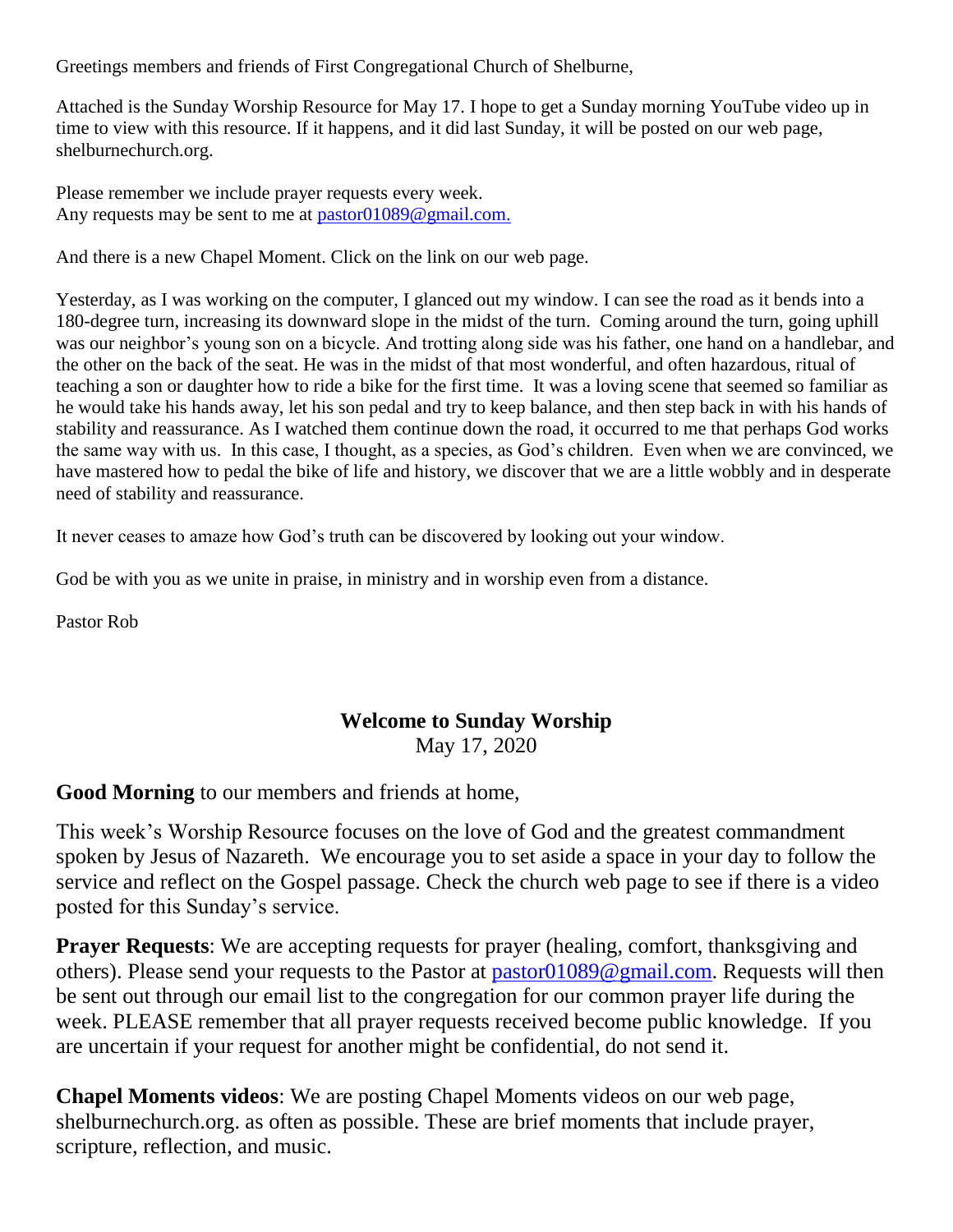### **And now let us be in worship**

# **A Call to Worship from Psalm 106**

Praise the Lord! O give thanks to the Lord, for the Lord is good and the love of God endures forever. Praise the Lord! O give thanks to the Lord our God.

# **Morning Prayer & Lord's Prayer**

O God of glory, your people gather to proclaim your steadfast love and to proclaim the risen Christ in whom we are baptized. Let the light that shone upon the first disciples shine upon us. May the love that you brought fill our hearts anew. We ask this in the name of Jesus, who taught us to pray together saying… *Our Father, who art in heaven, hallowed be thy name. Thy kingdom come, thy will be done, on earth as it is in heaven. Give us this day our daily bread and forgive us our debts as we forgive our debtors. And lead us not into temptation but deliver us from evil. For thine is the kingdom and the power and the glory forever. Amen.*

# **Prayers of the People**

You may wish to add your own prayers for healing, prayers of thanksgiving, prayers for comfort and others during our time of meditation. Our prayer today is based one from the Prayers of Walter Brueggemann, *Awed to Heaven, Rooted in Earth*. Let us come to God.

You, O God, call. Out of your love, you call to people like us and not like us. We stand in a long line of women, men and children who have heard your call, and trusted you enough to answer it. And so, we give thanks that you are a calling God, who invites us to places we know and love, and to places we would rather not go, and yet you call us to. And when we go, we journey with love for you in our hearts. This day we pray in the name of the one who embodies your call, who enacted your call, whom we can follow. In Jesus we see, hear and feel your love and your commitment to us in your creation. You have said yes to us in our birth.

Yes, to us in our baptism

Yes, to us in our awakening this day.

We confess, O God, that we are not always so committed,

We say, "perhaps.....maybe......we'll see...."

So, we pray for your mercy this day that we may live as committed to you as you are to us,

that we may say yes,

Yes, with our love

Yes, with our resources, our time and our money,

Yes, with our strength and with our weakness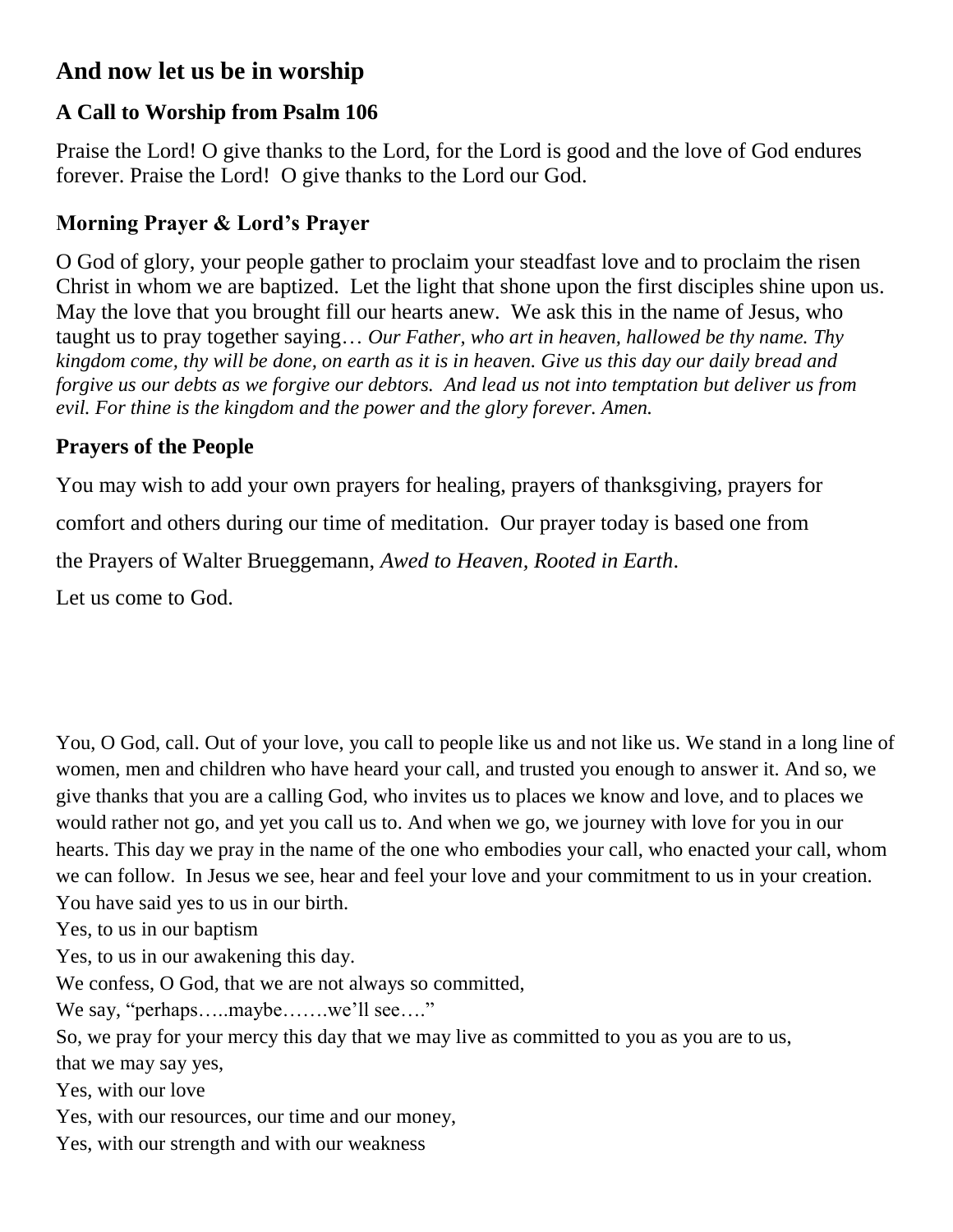Yes, to love you and our neighbor

Yes, Lord and no longer "perhaps."

In your call to us, you invite us to enter into your peace, even in the heat of your ministry. You offer a place of solitude, where we might surround ourselves in the fleeting moments of quiet, and come to you, in prayer, in reflection…(personal prayer and meditation time.)

Loving, calling God, we lift these our prayers to you, even as we endeavor to love you and our neighbor, in the name of Jesus, Amen.

#### **Gospel Lesson:** John 14:15-21

One way to understand the structure of the Gospel according to John is to see this book as a series of seven signs performed by Jesus. Each of these signs is either preceded or followed by a discourse. Our Gospel lesson for this morning is a continuation of Jesus' lengthy talk that follows the sign of his washing of the disciple's feet prior to his arrest in Jerusalem. In preparing the disciples for the events that will soon overtake them, including the reality that Jesus will indeed leave them, two concerns arise in this piece of the discourse; first, that the disciples do not believe themselves abandoned by Jesus and second, that they demonstrate their love by continuing his teachings and his ministry. Our lesson this morning is from: The Gospel according to John, chapter 14, verses 15 through 21.

"If you love me, you will keep my commandments. And I will ask the Father, and he will give you another Advocate, to be with you forever. This is the Spirit of truth, whom the world cannot receive, because it neither sees him nor knows him. You know him, because he abides with you, and he will be in you. "I will not leave you orphaned; I am coming to you. In a little while the world will no longer see me, but you will see me; because I live, you also will live. On that day you will know that I am in my Father, and you in me, and I in you. They who have my commandments and keep them are those who love me; and those who love me will be loved by my Father, and I will love them and reveal myself to them." Judas (not Iscariot) said to him, "Lord, how is it that you will reveal yourself to us, and not to the world?" Jesus answered him, "Those who love me will keep my word, and my Father will love them, and we will come to them and make our home with them. Whoever does not love me does not keep my words; and the word that you hear is not mine but is from the Father who sent me."

> After the reading, you may reflect on this passage and share your thoughts. There is a set of notes concerning this text for your reflection.

#### **Benediction:**

May God give us light to guide us Courage to support us and love to unite us, Now and evermore, Amen.